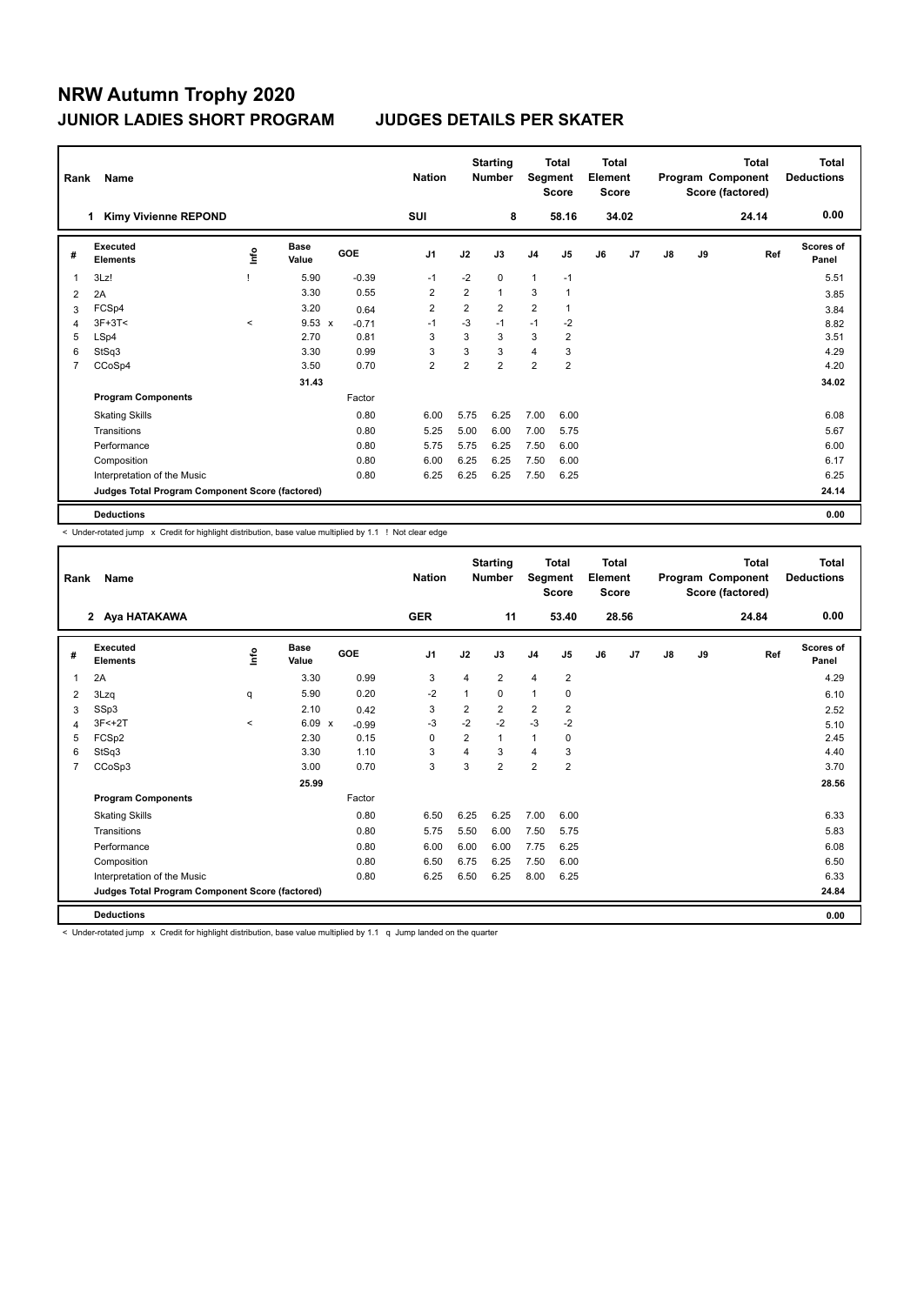| Rank           | Name                                            |      |                      |            | <b>Nation</b>  |                | <b>Starting</b><br><b>Number</b> |                | <b>Total</b><br>Segment<br><b>Score</b> | <b>Total</b><br>Element<br>Score |                |    |    | <b>Total</b><br>Program Component<br>Score (factored) | <b>Total</b><br><b>Deductions</b> |
|----------------|-------------------------------------------------|------|----------------------|------------|----------------|----------------|----------------------------------|----------------|-----------------------------------------|----------------------------------|----------------|----|----|-------------------------------------------------------|-----------------------------------|
|                | <b>Carmen WOLF</b><br>3                         |      |                      |            | <b>GER</b>     |                | $\mathbf{2}$                     |                | 52.48                                   |                                  | 29.62          |    |    | 22.86                                                 | 0.00                              |
| #              | Executed<br><b>Elements</b>                     | lnfo | <b>Base</b><br>Value | <b>GOE</b> | J <sub>1</sub> | J2             | J3                               | J <sub>4</sub> | J <sub>5</sub>                          | J6                               | J <sub>7</sub> | J8 | J9 | Ref                                                   | <b>Scores of</b><br>Panel         |
| 1              | 3Lz                                             |      | 5.90                 | 1.18       | $\overline{2}$ | 3              | $\overline{2}$                   | $\overline{2}$ | $\mathbf{1}$                            |                                  |                |    |    |                                                       | 7.08                              |
| $\overline{2}$ | $3T+2T$                                         |      | 5.50                 | 0.56       | 2              | $\overline{2}$ | $\mathbf{1}$                     | $\mathbf{1}$   | 0                                       |                                  |                |    |    |                                                       | 6.06                              |
| 3              | FCSp4                                           |      | 3.20                 | 0.64       | $\overline{2}$ | 3              | $\overline{2}$                   | $\overline{2}$ | $\overline{2}$                          |                                  |                |    |    |                                                       | 3.84                              |
| $\overline{4}$ | 2A                                              |      | 3.30                 | 0.00       | 0              | $-1$           | $\mathbf{1}$                     | 0              | 0                                       |                                  |                |    |    |                                                       | 3.30                              |
| 5              | StSq3                                           |      | 3.30                 | 0.77       | $\overline{2}$ | 3              | $\overline{2}$                   | 3              | $\overline{2}$                          |                                  |                |    |    |                                                       | 4.07                              |
| 6              | SSp4                                            |      | 2.50                 | 0.67       | 3              | 3              | $\overline{2}$                   | 3              | 2                                       |                                  |                |    |    |                                                       | 3.17                              |
| 7              | CCoSp3V                                         |      | 2.25                 | $-0.15$    | $-1$           | $-1$           | $\overline{1}$                   | 0              | $-1$                                    |                                  |                |    |    |                                                       | 2.10                              |
|                |                                                 |      | 25.95                |            |                |                |                                  |                |                                         |                                  |                |    |    |                                                       | 29.62                             |
|                | <b>Program Components</b>                       |      |                      | Factor     |                |                |                                  |                |                                         |                                  |                |    |    |                                                       |                                   |
|                | <b>Skating Skills</b>                           |      |                      | 0.80       | 5.75           | 5.75           | 5.75                             | 5.75           | 5.25                                    |                                  |                |    |    |                                                       | 5.75                              |
|                | Transitions                                     |      |                      | 0.80       | 5.75           | 5.50           | 5.50                             | 5.00           | 5.00                                    |                                  |                |    |    |                                                       | 5.33                              |
|                | Performance                                     |      |                      | 0.80       | 6.00           | 5.75           | 6.00                             | 5.50           | 5.25                                    |                                  |                |    |    |                                                       | 5.75                              |
|                | Composition                                     |      |                      | 0.80       | 6.25           | 6.50           | 6.00                             | 5.50           | 5.25                                    |                                  |                |    |    |                                                       | 5.92                              |
|                | Interpretation of the Music                     |      |                      | 0.80       | 6.00           | 6.25           | 6.00                             | 5.50           | 5.50                                    |                                  |                |    |    |                                                       | 5.83                              |
|                | Judges Total Program Component Score (factored) |      |                      |            |                |                |                                  |                |                                         |                                  |                |    |    |                                                       | 22.86                             |
|                | <b>Deductions</b>                               |      |                      |            |                |                |                                  |                |                                         |                                  |                |    |    |                                                       | 0.00                              |

| Rank           | Name                                            |      |                      |            | <b>Nation</b>  |                | <b>Starting</b><br><b>Number</b> | Segment        | <b>Total</b><br><b>Score</b> | Total<br>Element<br><b>Score</b> |       |    |    | <b>Total</b><br>Program Component<br>Score (factored) | <b>Total</b><br><b>Deductions</b> |
|----------------|-------------------------------------------------|------|----------------------|------------|----------------|----------------|----------------------------------|----------------|------------------------------|----------------------------------|-------|----|----|-------------------------------------------------------|-----------------------------------|
|                | 4 Dora HUS                                      |      |                      |            | <b>GER</b>     |                | 14                               |                | 52.34                        |                                  | 29.54 |    |    | 22.80                                                 | 0.00                              |
| #              | Executed<br><b>Elements</b>                     | ١nf٥ | <b>Base</b><br>Value | <b>GOE</b> | J <sub>1</sub> | J2             | J3                               | J <sub>4</sub> | J <sub>5</sub>               | J6                               | J7    | J8 | J9 | Ref                                                   | <b>Scores of</b><br>Panel         |
| 1              | $3F+2T$                                         |      | 6.60                 | 0.18       | $\mathbf 0$    | $-1$           | 0                                | $\mathbf{1}$   | $\mathbf{1}$                 |                                  |       |    |    |                                                       | 6.78                              |
| $\overline{2}$ | 3Lz                                             |      | 5.90                 | $-0.20$    | $-1$           | $-2$           | $\mathbf 0$                      | $\mathbf 0$    | 0                            |                                  |       |    |    |                                                       | 5.70                              |
| 3              | LSp2                                            |      | 1.90                 | 0.19       | $\overline{1}$ | 1              | $\mathbf{1}$                     | 1              | 1                            |                                  |       |    |    |                                                       | 2.09                              |
| $\overline{4}$ | StSq2                                           |      | 2.60                 | 0.26       | 2              | 1              | $\mathbf{1}$                     | $\mathbf{1}$   | 1                            |                                  |       |    |    |                                                       | 2.86                              |
| 5              | 2A                                              |      | $3.63 \times$        | 0.99       | 3              | 3              | $\overline{2}$                   | 3              | 3                            |                                  |       |    |    |                                                       | 4.62                              |
| 6              | CCoSp4                                          |      | 3.50                 | 0.82       | 3              | 3              | $\overline{1}$                   | $\overline{2}$ | 2                            |                                  |       |    |    |                                                       | 4.32                              |
| $\overline{7}$ | FCSp3                                           |      | 2.80                 | 0.37       | $\overline{2}$ | $\overline{2}$ |                                  | 1              | 1                            |                                  |       |    |    |                                                       | 3.17                              |
|                |                                                 |      | 26.93                |            |                |                |                                  |                |                              |                                  |       |    |    |                                                       | 29.54                             |
|                | <b>Program Components</b>                       |      |                      | Factor     |                |                |                                  |                |                              |                                  |       |    |    |                                                       |                                   |
|                | <b>Skating Skills</b>                           |      |                      | 0.80       | 5.50           | 5.00           | 5.50                             | 6.00           | 6.50                         |                                  |       |    |    |                                                       | 5.67                              |
|                | Transitions                                     |      |                      | 0.80       | 5.00           | 4.50           | 5.00                             | 5.75           | 6.00                         |                                  |       |    |    |                                                       | 5.25                              |
|                | Performance                                     |      |                      | 0.80       | 6.00           | 5.50           | 5.25                             | 6.00           | 6.50                         |                                  |       |    |    |                                                       | 5.83                              |
|                | Composition                                     |      |                      | 0.80       | 5.50           | 5.75           | 5.25                             | 6.50           | 6.25                         |                                  |       |    |    |                                                       | 5.83                              |
|                | Interpretation of the Music                     |      |                      | 0.80       | 5.75           | 5.75           | 5.25                             | 6.25           | 6.50                         |                                  |       |    |    |                                                       | 5.92                              |
|                | Judges Total Program Component Score (factored) |      |                      |            |                |                |                                  |                |                              |                                  |       |    |    |                                                       | 22.80                             |
|                | <b>Deductions</b>                               |      |                      |            |                |                |                                  |                |                              |                                  |       |    |    |                                                       | 0.00                              |

x Credit for highlight distribution, base value multiplied by 1.1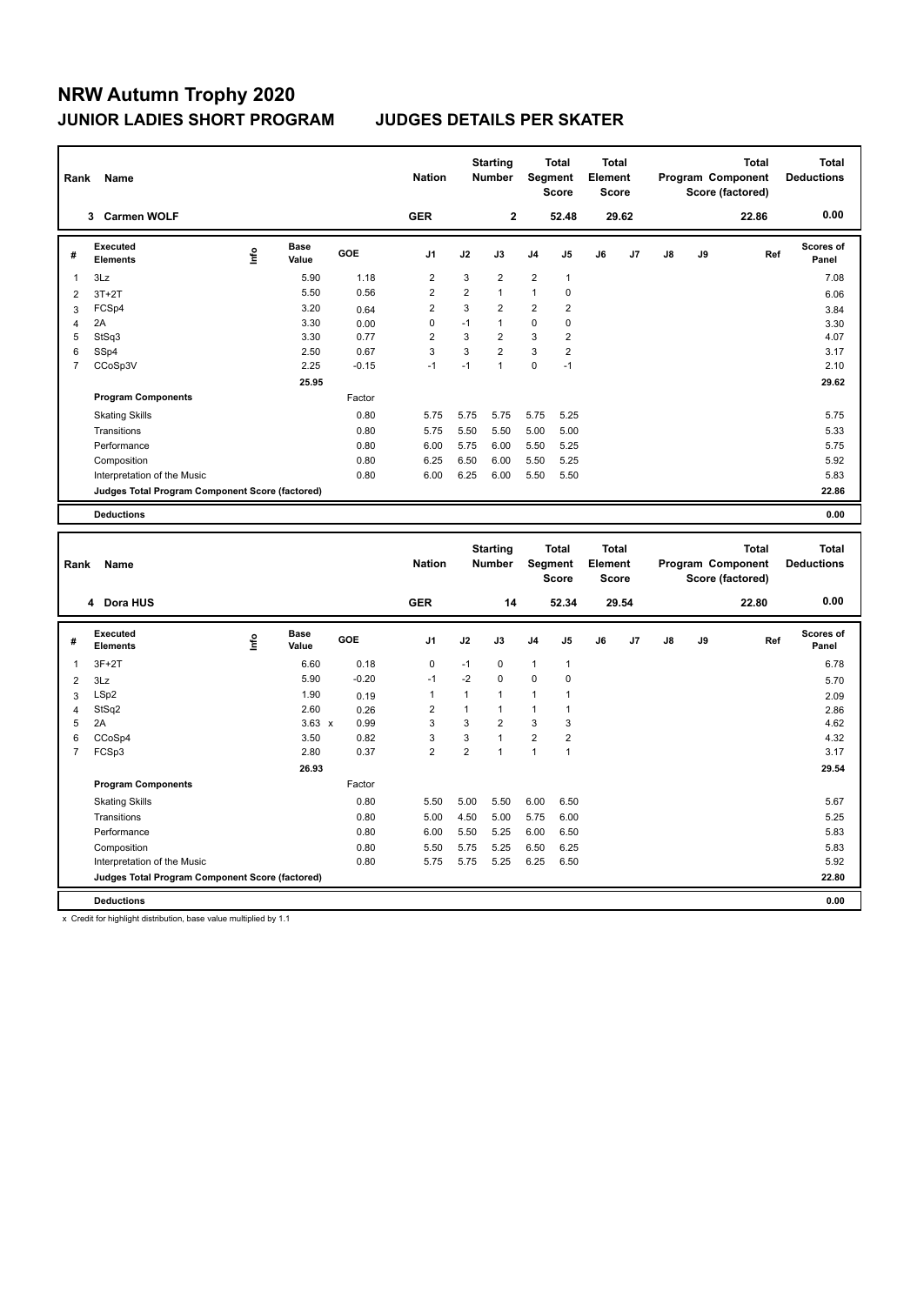| Rank           | Name                                            |      |                      |            | <b>Nation</b>  |                | <b>Starting</b><br><b>Number</b> | Segment        | <b>Total</b><br><b>Score</b> | <b>Total</b><br>Element<br><b>Score</b> |       |               |    | <b>Total</b><br>Program Component<br>Score (factored) | Total<br><b>Deductions</b> |
|----------------|-------------------------------------------------|------|----------------------|------------|----------------|----------------|----------------------------------|----------------|------------------------------|-----------------------------------------|-------|---------------|----|-------------------------------------------------------|----------------------------|
|                | <b>Marielen HIRLING</b><br>5.                   |      |                      |            | <b>GER</b>     |                | 4                                |                | 46.50                        |                                         | 25.52 |               |    | 20.98                                                 | 0.00                       |
| #              | <b>Executed</b><br><b>Elements</b>              | lnfo | <b>Base</b><br>Value | <b>GOE</b> | J <sub>1</sub> | J2             | J3                               | J <sub>4</sub> | J <sub>5</sub>               | J6                                      | J7    | $\mathsf{J}8$ | J9 | Ref                                                   | Scores of<br>Panel         |
| 1              | 2A                                              |      | 3.30                 | 0.88       | 3              | 3              | $\overline{2}$                   | 3              | $\mathbf{1}$                 |                                         |       |               |    |                                                       | 4.18                       |
| 2              | $3T+2T$                                         |      | 5.50                 | 0.56       | 2              | $\mathbf{1}$   | $\mathbf{1}$                     | $\overline{2}$ | $\mathbf{1}$                 |                                         |       |               |    |                                                       | 6.06                       |
| 3              | CCoSp4                                          |      | 3.50                 | 0.82       | 3              | 3              | $\overline{2}$                   | 2              | $\overline{2}$               |                                         |       |               |    |                                                       | 4.32                       |
| 4              | 2Lz                                             |      | $2.31 \times$        | 0.42       | 3              | 3              | $\mathbf{1}$                     | $\overline{2}$ |                              |                                         |       |               |    |                                                       | 2.73                       |
| 5              | LSp2                                            |      | 1.90                 | 0.13       | 0              | $\Omega$       | 1                                | 1              |                              |                                         |       |               |    |                                                       | 2.03                       |
| 6              | StSq2                                           |      | 2.60                 | 0.43       | 1              | $\overline{2}$ | $\overline{1}$                   | $\overline{2}$ | $\overline{2}$               |                                         |       |               |    |                                                       | 3.03                       |
| $\overline{7}$ | FCSp3                                           |      | 2.80                 | 0.37       | $\mathbf 0$    | $\overline{2}$ | 1                                | 3              | $\mathbf{1}$                 |                                         |       |               |    |                                                       | 3.17                       |
|                |                                                 |      | 21.91                |            |                |                |                                  |                |                              |                                         |       |               |    |                                                       | 25.52                      |
|                | <b>Program Components</b>                       |      |                      | Factor     |                |                |                                  |                |                              |                                         |       |               |    |                                                       |                            |
|                | <b>Skating Skills</b>                           |      |                      | 0.80       | 5.50           | 5.25           | 5.00                             | 6.00           | 5.25                         |                                         |       |               |    |                                                       | 5.33                       |
|                | Transitions                                     |      |                      | 0.80       | 5.00           | 4.75           | 4.50                             | 5.00           | 4.75                         |                                         |       |               |    |                                                       | 4.83                       |
|                | Performance                                     |      |                      | 0.80       | 5.00           | 5.75           | 4.75                             | 5.75           | 5.25                         |                                         |       |               |    |                                                       | 5.33                       |
|                | Composition                                     |      |                      | 0.80       | 5.75           | 5.50           | 4.75                             | 5.75           | 5.00                         |                                         |       |               |    |                                                       | 5.42                       |
|                | Interpretation of the Music                     |      |                      | 0.80       | 5.25           | 5.75           | 4.50                             | 6.00           | 5.00                         |                                         |       |               |    |                                                       | 5.33                       |
|                | Judges Total Program Component Score (factored) |      |                      |            |                |                |                                  |                |                              |                                         |       |               |    |                                                       | 20.98                      |
|                | <b>Deductions</b>                               |      |                      |            |                |                |                                  |                |                              |                                         |       |               |    |                                                       | 0.00                       |

x Credit for highlight distribution, base value multiplied by 1.1

|                                                                                                                                                                                    | 19.20 |                           |
|------------------------------------------------------------------------------------------------------------------------------------------------------------------------------------|-------|---------------------------|
| <b>GER</b><br>6 Hannah DEMPFLE<br>6<br>46.03<br>26.83                                                                                                                              |       | 0.00                      |
| Executed<br><b>Base</b><br><b>Lin</b><br>GOE<br>J <sub>1</sub><br>J2<br>J6<br>J7<br>J3<br>J <sub>4</sub><br>J <sub>5</sub><br>$\mathsf{J}8$<br>J9<br>#<br><b>Elements</b><br>Value | Ref   | <b>Scores of</b><br>Panel |
| 6.60<br>0.35<br>$3F+2T$<br>0<br>$\mathbf{1}$<br>0<br>$\overline{1}$<br>1<br>1                                                                                                      |       | 6.95                      |
| $-5$<br>$-3$<br>5.90<br>$-1.77$<br>$-3$<br>$-3$<br>$-3$<br>3Lzq<br>q<br>2                                                                                                          |       | 4.13                      |
| StSq2<br>2.60<br>$-1$<br>0<br>2<br>0<br>0.09<br>1<br>3                                                                                                                             |       | 2.69                      |
| $\mathbf 0$<br>FCSp3<br>2.80<br>0<br>$-1$<br>0<br>0.00<br>1<br>4                                                                                                                   |       | 2.80                      |
| 2A<br>$-1$<br>$3.63 \times$<br>0.11<br>$-1$<br>$\mathbf{1}$<br>5<br>1                                                                                                              |       | 3.74                      |
| CCoSp4<br>3.50<br>0.35<br>1<br>$\Omega$<br>6<br>1<br>1                                                                                                                             |       | 3.85                      |
| SSp4<br>2.50<br>0.17<br>0<br>$\mathbf 0$<br>$\overline{7}$<br>1<br>$\overline{1}$<br>$\mathbf{1}$                                                                                  |       | 2.67                      |
| 27.53                                                                                                                                                                              |       | 26.83                     |
| Factor<br><b>Program Components</b>                                                                                                                                                |       |                           |
| 0.80<br>4.75<br>4.50<br>5.25<br>5.00<br><b>Skating Skills</b><br>5.75                                                                                                              |       | 5.00                      |
| Transitions<br>0.80<br>4.25<br>4.00<br>4.75<br>4.75<br>5.00                                                                                                                        |       | 4.58                      |
| 0.80<br>4.25<br>4.75<br>Performance<br>4.50<br>5.00<br>5.50                                                                                                                        |       | 4.75                      |
| 0.80<br>4.25<br>5.25<br>5.25<br>Composition<br>4.50<br>5.00                                                                                                                        |       | 4.92                      |
| 4.25<br>3.75<br>4.75<br>5.25<br>Interpretation of the Music<br>0.80<br>5.50                                                                                                        |       | 4.75                      |
| Judges Total Program Component Score (factored)                                                                                                                                    |       | 19.20                     |
| <b>Deductions</b>                                                                                                                                                                  |       | 0.00                      |

x Credit for highlight distribution, base value multiplied by 1.1 q Jump landed on the quarter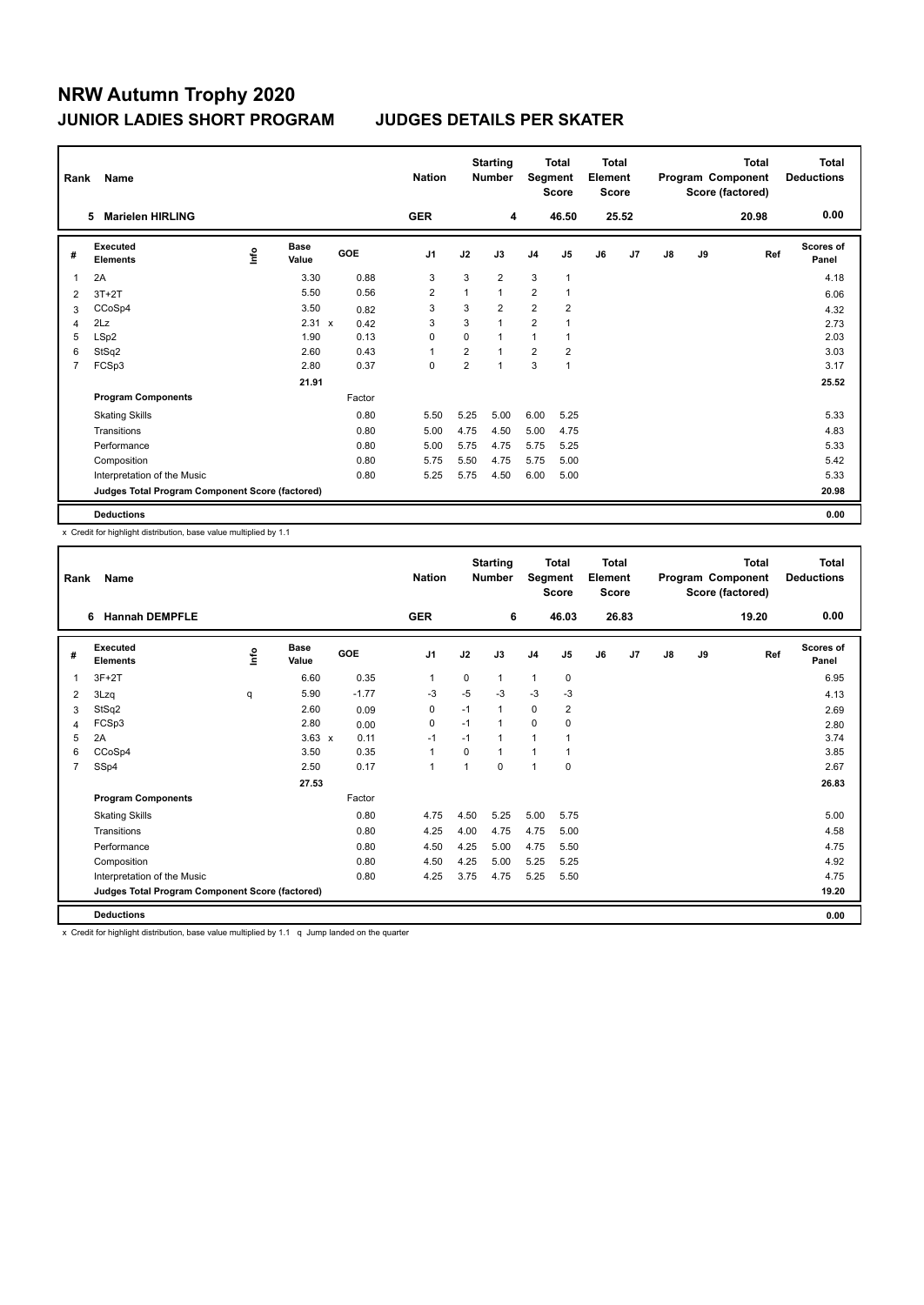| Rank           | Name                                            |    |                      |         | <b>Nation</b>  |                | <b>Starting</b><br><b>Number</b> | Segment        | <b>Total</b><br><b>Score</b> | <b>Total</b><br>Element<br><b>Score</b> |       |    |    | <b>Total</b><br>Program Component<br>Score (factored) | <b>Total</b><br><b>Deductions</b> |
|----------------|-------------------------------------------------|----|----------------------|---------|----------------|----------------|----------------------------------|----------------|------------------------------|-----------------------------------------|-------|----|----|-------------------------------------------------------|-----------------------------------|
|                | Sophia GIENGER<br>7                             |    |                      |         | <b>GER</b>     |                | 5                                |                | 45.47                        |                                         | 24.41 |    |    | 21.06                                                 | 0.00                              |
| #              | <b>Executed</b><br><b>Elements</b>              | ۴ů | <b>Base</b><br>Value | GOE     | J <sub>1</sub> | J2             | J3                               | J <sub>4</sub> | J5                           | J6                                      | J7    | J8 | J9 | Ref                                                   | <b>Scores of</b><br>Panel         |
| 1              | 2A                                              |    | 3.30                 | 0.33    | $\mathbf 1$    | 3              | $\mathbf{1}$                     | 1              | $\mathbf{1}$                 |                                         |       |    |    |                                                       | 3.63                              |
| 2              | $3S+2T$                                         |    | 5.60                 | 0.57    | $\overline{2}$ | $\overline{2}$ | $\Omega$                         | $\mathbf{1}$   |                              |                                         |       |    |    |                                                       | 6.17                              |
| 3              | SSp4                                            |    | 2.50                 | 0.50    | 3              | 3              | $\overline{1}$                   | $\overline{2}$ |                              |                                         |       |    |    |                                                       | 3.00                              |
| 4              | StSq3                                           |    | 3.30                 | 0.55    | $\overline{2}$ | 3              | $\overline{1}$                   | 1              | $\overline{2}$               |                                         |       |    |    |                                                       | 3.85                              |
| 5              | 2Lz                                             |    | $2.31 \times$        | 0.21    | $\overline{1}$ | $\overline{2}$ | 1                                | 1              | 0                            |                                         |       |    |    |                                                       | 2.52                              |
| 6              | FCSp1                                           |    | 1.90                 | $-0.06$ | -1             | $\mathbf 0$    | 0                                | $-1$           | 0                            |                                         |       |    |    |                                                       | 1.84                              |
| $\overline{7}$ | CCoSp3                                          |    | 3.00                 | 0.40    | $\overline{2}$ | $\overline{2}$ | 1                                | $\mathbf{1}$   | $\mathbf 0$                  |                                         |       |    |    |                                                       | 3.40                              |
|                |                                                 |    | 21.91                |         |                |                |                                  |                |                              |                                         |       |    |    |                                                       | 24.41                             |
|                | <b>Program Components</b>                       |    |                      | Factor  |                |                |                                  |                |                              |                                         |       |    |    |                                                       |                                   |
|                | <b>Skating Skills</b>                           |    |                      | 0.80    | 5.50           | 5.75           | 4.75                             | 5.25           | 5.25                         |                                         |       |    |    |                                                       | 5.33                              |
|                | Transitions                                     |    |                      | 0.80    | 5.25           | 5.25           | 4.50                             | 4.75           | 5.00                         |                                         |       |    |    |                                                       | 5.00                              |
|                | Performance                                     |    |                      | 0.80    | 5.75           | 5.75           | 4.50                             | 5.00           | 5.25                         |                                         |       |    |    |                                                       | 5.33                              |
|                | Composition                                     |    |                      | 0.80    | 5.25           | 6.25           | 4.50                             | 5.00           | 5.25                         |                                         |       |    |    |                                                       | 5.17                              |
|                | Interpretation of the Music                     |    |                      | 0.80    | 5.75           | 6.00           | 4.75                             | 5.25           | 5.50                         |                                         |       |    |    |                                                       | 5.50                              |
|                | Judges Total Program Component Score (factored) |    |                      |         |                |                |                                  |                |                              |                                         |       |    |    |                                                       | 21.06                             |
|                | <b>Deductions</b>                               |    |                      |         |                |                |                                  |                |                              |                                         |       |    |    |                                                       | 0.00                              |

x Credit for highlight distribution, base value multiplied by 1.1

| Rank           | Name                                            |             |                      |         | <b>Nation</b>  |                | <b>Starting</b><br><b>Number</b> | Segment        | <b>Total</b><br><b>Score</b> | <b>Total</b><br>Element<br><b>Score</b> |       |    |    | <b>Total</b><br>Program Component<br>Score (factored) | <b>Total</b><br><b>Deductions</b> |
|----------------|-------------------------------------------------|-------------|----------------------|---------|----------------|----------------|----------------------------------|----------------|------------------------------|-----------------------------------------|-------|----|----|-------------------------------------------------------|-----------------------------------|
|                | Katja FINK<br>8                                 |             |                      |         | <b>GER</b>     |                | 17                               |                | 43.70                        |                                         | 22.76 |    |    | 20.94                                                 | 0.00                              |
| #              | Executed<br><b>Elements</b>                     | <u>info</u> | <b>Base</b><br>Value | GOE     | J <sub>1</sub> | J2             | J3                               | J <sub>4</sub> | J5                           | J6                                      | J7    | J8 | J9 | Ref                                                   | Scores of<br>Panel                |
| 1              | $3T+2T$                                         |             | 5.50                 | $-0.28$ | $-2$           | $-2$           | 0                                | $\mathbf 0$    | 0                            |                                         |       |    |    |                                                       | 5.22                              |
| 2              | 2Aq                                             | q           | 3.30                 | $-1.10$ | -3             | $-5$           | $-4$                             | $-2$           | $-3$                         |                                         |       |    |    |                                                       | 2.20                              |
| 3              | FCSp4                                           |             | 3.20                 | 0.32    | $\mathbf{1}$   | 1              | $\mathbf{1}$                     | $\mathbf{1}$   | 0                            |                                         |       |    |    |                                                       | 3.52                              |
| 4              | 2Lz!q                                           |             | 2.31 x               | $-0.56$ | $-2$           | $-4$           | $-2$                             | $-3$           | -3                           |                                         |       |    |    |                                                       | 1.75                              |
| 5              | SSp4                                            |             | 2.50                 | 0.42    | 3              | $\overline{2}$ | 1                                | $\overline{2}$ | 1                            |                                         |       |    |    |                                                       | 2.92                              |
| 6              | StSq2                                           |             | 2.60                 | 0.35    | $\mathbf{1}$   | $\overline{2}$ | $\overline{1}$                   | $\mathbf{1}$   | $\overline{2}$               |                                         |       |    |    |                                                       | 2.95                              |
| $\overline{7}$ | CCoSp4                                          |             | 3.50                 | 0.70    | $\overline{2}$ | $\overline{2}$ | 1                                | $\overline{2}$ | $\overline{2}$               |                                         |       |    |    |                                                       | 4.20                              |
|                |                                                 |             | 22.91                |         |                |                |                                  |                |                              |                                         |       |    |    |                                                       | 22.76                             |
|                | <b>Program Components</b>                       |             |                      | Factor  |                |                |                                  |                |                              |                                         |       |    |    |                                                       |                                   |
|                | <b>Skating Skills</b>                           |             |                      | 0.80    | 5.00           | 4.50           | 5.00                             | 5.50           | 5.50                         |                                         |       |    |    |                                                       | 5.17                              |
|                | Transitions                                     |             |                      | 0.80    | 5.00           | 4.25           | 4.75                             | 5.25           | 5.25                         |                                         |       |    |    |                                                       | 5.00                              |
|                | Performance                                     |             |                      | 0.80    | 5.25           | 5.00           | 4.75                             | 5.50           | 5.50                         |                                         |       |    |    |                                                       | 5.25                              |
|                | Composition                                     |             |                      | 0.80    | 5.00           | 5.50           | 4.75                             | 5.50           | 5.50                         |                                         |       |    |    |                                                       | 5.33                              |
|                | Interpretation of the Music                     |             |                      | 0.80    | 5.25           | 5.25           | 4.75                             | 5.75           | 5.75                         |                                         |       |    |    |                                                       | 5.42                              |
|                | Judges Total Program Component Score (factored) |             |                      |         |                |                |                                  |                |                              |                                         |       |    |    |                                                       | 20.94                             |
|                | <b>Deductions</b>                               |             |                      |         |                |                |                                  |                |                              |                                         |       |    |    |                                                       | 0.00                              |

x Credit for highlight distribution, base value multiplied by 1.1 ! Not clear edge q Jump landed on the quarter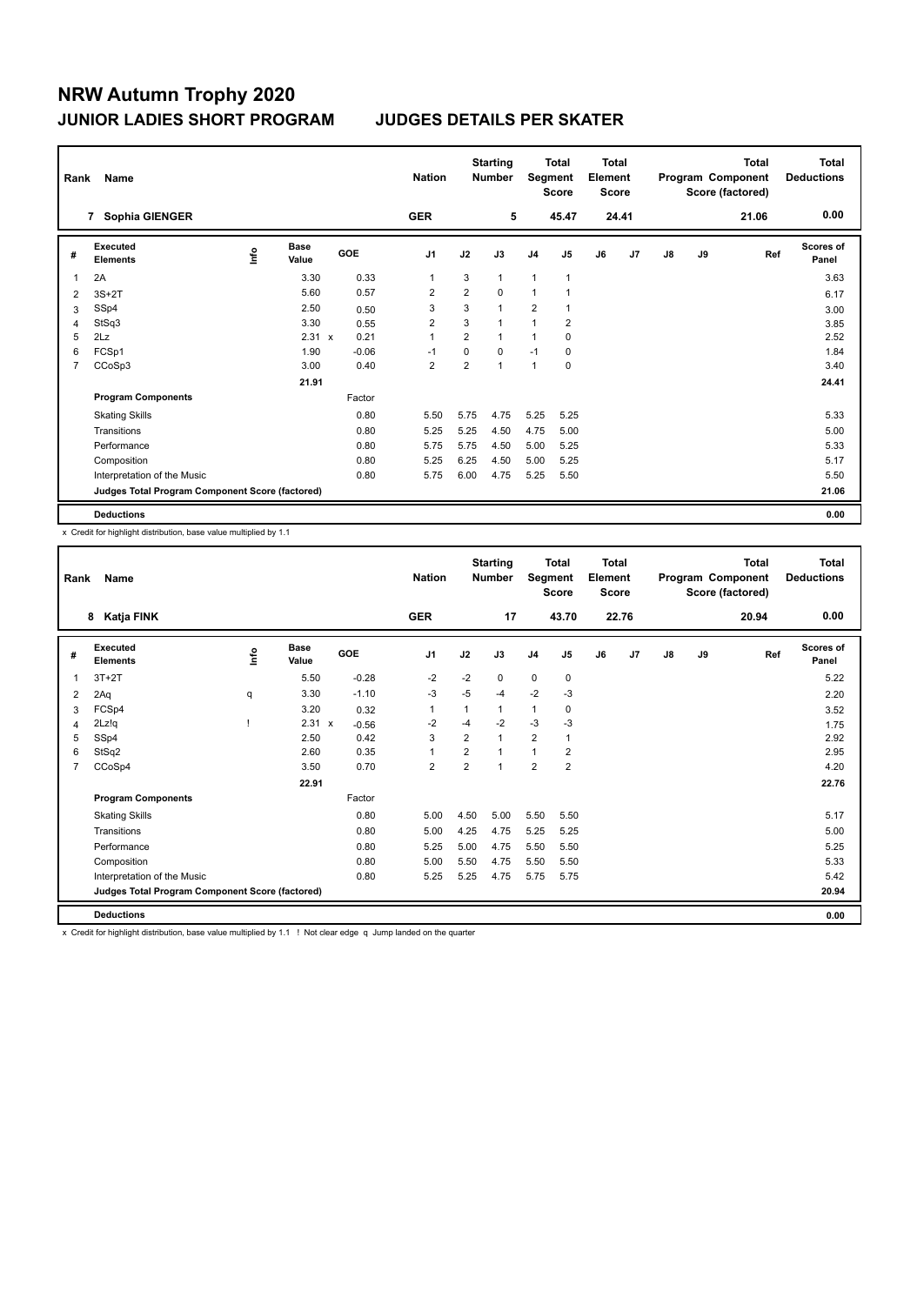| Rank           | Name                                            |         |                      |         | <b>Nation</b>  |                | <b>Starting</b><br><b>Number</b> | Segment        | <b>Total</b><br><b>Score</b> | <b>Total</b><br>Element<br><b>Score</b> |                |               |    | <b>Total</b><br>Program Component<br>Score (factored) | Total<br><b>Deductions</b> |
|----------------|-------------------------------------------------|---------|----------------------|---------|----------------|----------------|----------------------------------|----------------|------------------------------|-----------------------------------------|----------------|---------------|----|-------------------------------------------------------|----------------------------|
|                | Nargiz SÜLEYMANOVA<br>9                         |         |                      |         | <b>GER</b>     |                | 15                               |                | 43.14                        |                                         | 24.66          |               |    | 20.48                                                 | $-2.00$                    |
| #              | Executed<br><b>Elements</b>                     | lnfo    | <b>Base</b><br>Value | GOE     | J <sub>1</sub> | J2             | J3                               | J <sub>4</sub> | J <sub>5</sub>               | J6                                      | J <sub>7</sub> | $\mathsf{J}8$ | J9 | Ref                                                   | Scores of<br>Panel         |
| 1              | $3F+3T<$                                        | $\prec$ | 8.66                 | $-2.65$ | $-5$           | $-5$           | $-5$                             | $-5$           | $-5$                         |                                         |                |               |    |                                                       | 6.01                       |
| 2              | FCSp4                                           |         | 3.20                 | 0.64    | 3              | 3              | $\mathbf{1}$                     | 2              | $\Omega$                     |                                         |                |               |    |                                                       | 3.84                       |
| 3              | CCoSp4                                          |         | 3.50                 | 0.70    | 3              | $\overline{2}$ | $\overline{2}$                   | $\overline{2}$ | $\overline{2}$               |                                         |                |               |    |                                                       | 4.20                       |
| 4              | 2A                                              |         | 3.30                 | 0.33    | 1              |                | $\mathbf{1}$                     | $\mathbf{1}$   | 0                            |                                         |                |               |    |                                                       | 3.63                       |
| 5              | 3Lz<<                                           | <<      | $2.31 \times$        | $-1.05$ | $-5$           | $-5$           | $-5$                             | $-5$           | $-5$                         |                                         |                |               |    |                                                       | 1.26                       |
| 6              | StSq3                                           |         | 3.30                 | 0.33    | 0              |                | $\mathbf{1}$                     | $\overline{2}$ | $\mathbf{1}$                 |                                         |                |               |    |                                                       | 3.63                       |
| $\overline{7}$ | LSp2                                            |         | 1.90                 | 0.19    | $\overline{1}$ |                | $\mathbf{1}$                     | $\overline{2}$ | 0                            |                                         |                |               |    |                                                       | 2.09                       |
|                |                                                 |         | 26.17                |         |                |                |                                  |                |                              |                                         |                |               |    |                                                       | 24.66                      |
|                | <b>Program Components</b>                       |         |                      | Factor  |                |                |                                  |                |                              |                                         |                |               |    |                                                       |                            |
|                | <b>Skating Skills</b>                           |         |                      | 0.80    | 5.50           | 5.50           | 5.50                             | 6.00           | 5.25                         |                                         |                |               |    |                                                       | 5.50                       |
|                | Transitions                                     |         |                      | 0.80    | 4.50           | 4.75           | 5.00                             | 5.00           | 5.00                         |                                         |                |               |    |                                                       | 4.92                       |
|                | Performance                                     |         |                      | 0.80    | 4.50           | 4.75           | 5.00                             | 5.50           | 5.00                         |                                         |                |               |    |                                                       | 4.92                       |
|                | Composition                                     |         |                      | 0.80    | 4.75           | 6.25           | 5.25                             | 5.50           | 5.00                         |                                         |                |               |    |                                                       | 5.25                       |
|                | Interpretation of the Music                     |         |                      | 0.80    | 4.50           | 5.00           | 5.00                             | 5.00           | 5.25                         |                                         |                |               |    |                                                       | 5.00                       |
|                | Judges Total Program Component Score (factored) |         |                      |         |                |                |                                  |                |                              |                                         |                |               |    |                                                       | 20.48                      |
|                | <b>Deductions</b>                               |         | Falls:               | $-2.00$ |                |                |                                  |                |                              |                                         |                |               |    |                                                       | $-2.00$                    |

< Under-rotated jump << Downgraded jump x Credit for highlight distribution, base value multiplied by 1.1

| Rank           | Name                                            |             |                      |         | <b>Nation</b>  |                | <b>Starting</b><br><b>Number</b> | Segment        | <b>Total</b><br><b>Score</b> | <b>Total</b><br>Element<br><b>Score</b> |       |    |    | <b>Total</b><br>Program Component<br>Score (factored) | <b>Total</b><br><b>Deductions</b> |
|----------------|-------------------------------------------------|-------------|----------------------|---------|----------------|----------------|----------------------------------|----------------|------------------------------|-----------------------------------------|-------|----|----|-------------------------------------------------------|-----------------------------------|
|                | Selina WILHELM<br>10                            |             |                      |         | <b>GER</b>     |                | 7                                |                | 42.87                        |                                         | 23.23 |    |    | 19.64                                                 | 0.00                              |
| #              | Executed<br><b>Elements</b>                     | <u>info</u> | <b>Base</b><br>Value | GOE     | J <sub>1</sub> | J2             | J3                               | J <sub>4</sub> | J5                           | J6                                      | J7    | J8 | J9 | Ref                                                   | Scores of<br>Panel                |
| 1              | $3S+2T$                                         |             | 5.60                 | 0.43    | $\mathbf{1}$   | $\overline{2}$ | $\mathbf{1}$                     | $\mathbf{1}$   | $\mathbf{1}$                 |                                         |       |    |    |                                                       | 6.03                              |
| 2              | 2A                                              |             | 3.30                 | 0.00    | 0              | 0              | 0                                | $\mathbf 0$    | 1                            |                                         |       |    |    |                                                       | 3.30                              |
| 3              | FCSp2                                           |             | 2.30                 | 0.00    | 0              | $-1$           | 0                                | $\mathbf 0$    | 0                            |                                         |       |    |    |                                                       | 2.30                              |
| 4              | StSq2                                           |             | 2.60                 | 0.26    | $\overline{2}$ | 1              | 1                                | 1              |                              |                                         |       |    |    |                                                       | 2.86                              |
| 5              | 2Lz!                                            |             | 2.31 x               | $-0.21$ | $-1$           | $-2$           | $-1$                             | $\mathbf{1}$   | $-1$                         |                                         |       |    |    |                                                       | 2.10                              |
| 6              | LSp3                                            |             | 2.40                 | 0.16    | $\mathbf 0$    | $\Omega$       | 1                                | $\overline{2}$ | 1                            |                                         |       |    |    |                                                       | 2.56                              |
| $\overline{7}$ | CCoSp4                                          |             | 3.50                 | 0.58    | $\overline{2}$ | $\overline{1}$ | $\overline{2}$                   | $\overline{2}$ | 1                            |                                         |       |    |    |                                                       | 4.08                              |
|                |                                                 |             | 22.01                |         |                |                |                                  |                |                              |                                         |       |    |    |                                                       | 23.23                             |
|                | <b>Program Components</b>                       |             |                      | Factor  |                |                |                                  |                |                              |                                         |       |    |    |                                                       |                                   |
|                | <b>Skating Skills</b>                           |             |                      | 0.80    | 4.50           | 4.75           | 5.00                             | 4.75           | 5.00                         |                                         |       |    |    |                                                       | 4.83                              |
|                | Transitions                                     |             |                      | 0.80    | 4.50           | 5.50           | 4.75                             | 4.75           | 5.00                         |                                         |       |    |    |                                                       | 4.83                              |
|                | Performance                                     |             |                      | 0.80    | 4.75           | 4.75           | 4.75                             | 5.00           | 5.25                         |                                         |       |    |    |                                                       | 4.83                              |
|                | Composition                                     |             |                      | 0.80    | 4.50           | 5.25           | 5.00                             | 5.00           | 5.00                         |                                         |       |    |    |                                                       | 5.00                              |
|                | Interpretation of the Music                     |             |                      | 0.80    | 4.75           | 5.00           | 5.00                             | 5.25           | 5.25                         |                                         |       |    |    |                                                       | 5.08                              |
|                | Judges Total Program Component Score (factored) |             |                      |         |                |                |                                  |                |                              |                                         |       |    |    |                                                       | 19.64                             |
|                | <b>Deductions</b>                               |             |                      |         |                |                |                                  |                |                              |                                         |       |    |    |                                                       | 0.00                              |

x Credit for highlight distribution, base value multiplied by 1.1 ! Not clear edge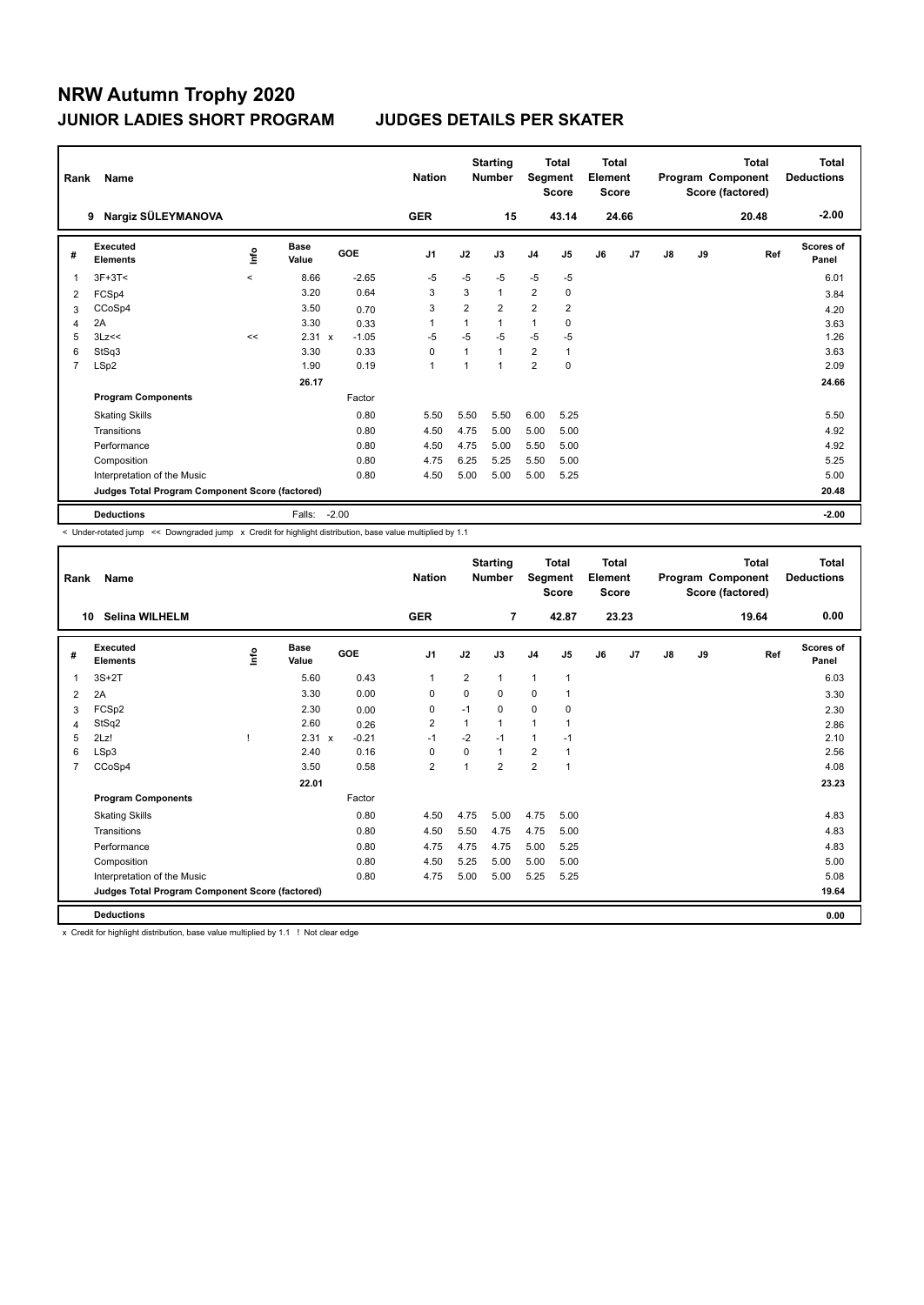| Rank           | Name                                            |      |                      |         | <b>Nation</b>  |                | <b>Starting</b><br><b>Number</b> |                | <b>Total</b><br>Segment<br><b>Score</b> | <b>Total</b><br>Element<br><b>Score</b> |       |               |    | <b>Total</b><br>Program Component<br>Score (factored) | <b>Total</b><br><b>Deductions</b> |
|----------------|-------------------------------------------------|------|----------------------|---------|----------------|----------------|----------------------------------|----------------|-----------------------------------------|-----------------------------------------|-------|---------------|----|-------------------------------------------------------|-----------------------------------|
|                | Dani LOONSTRA<br>11                             |      |                      |         | <b>NED</b>     |                | 16                               |                | 41.92                                   |                                         | 23.26 |               |    | 18.66                                                 | 0.00                              |
| #              | Executed<br><b>Elements</b>                     | lnfo | <b>Base</b><br>Value | GOE     | J <sub>1</sub> | J2             | J3                               | J <sub>4</sub> | J <sub>5</sub>                          | J6                                      | J7    | $\mathsf{J}8$ | J9 | Ref                                                   | <b>Scores of</b><br>Panel         |
|                | 3Lz!                                            |      | 5.90                 | $-0.39$ | $-1$           | $-2$           | $-1$                             | $\mathbf 0$    | 0                                       |                                         |       |               |    |                                                       | 5.51                              |
| $\overline{2}$ | $2F+2T$                                         |      | 3.10                 | 0.12    | $\overline{2}$ | 1              | $\mathbf 0$                      | $\overline{1}$ | 0                                       |                                         |       |               |    |                                                       | 3.22                              |
| 3              | FCSp3                                           |      | 2.80                 | $-0.19$ | $-1$           | $-1$           | 0                                | $\mathbf 0$    | $-1$                                    |                                         |       |               |    |                                                       | 2.61                              |
| 4              | 2A                                              |      | $3.63 \times$        | 0.22    | 1              | 0              | 0                                | $\overline{2}$ |                                         |                                         |       |               |    |                                                       | 3.85                              |
| 5              | LSp1                                            |      | 1.50                 | 0.15    | 1              | $\Omega$       | $\mathbf{1}$                     | 1              |                                         |                                         |       |               |    |                                                       | 1.65                              |
| 6              | CCoSp4                                          |      | 3.50                 | 0.23    | 0              | $\overline{2}$ | $\Omega$                         | $\overline{1}$ | 1                                       |                                         |       |               |    |                                                       | 3.73                              |
| $\overline{7}$ | StSq2                                           |      | 2.60                 | 0.09    | 1              | 0              | $\mathbf 0$                      | $\mathbf 0$    | $\overline{1}$                          |                                         |       |               |    |                                                       | 2.69                              |
|                |                                                 |      | 23.03                |         |                |                |                                  |                |                                         |                                         |       |               |    |                                                       | 23.26                             |
|                | <b>Program Components</b>                       |      |                      | Factor  |                |                |                                  |                |                                         |                                         |       |               |    |                                                       |                                   |
|                | <b>Skating Skills</b>                           |      |                      | 0.80    | 4.50           | 4.50           | 4.75                             | 5.25           | 5.50                                    |                                         |       |               |    |                                                       | 4.83                              |
|                | Transitions                                     |      |                      | 0.80    | 4.00           | 4.00           | 4.50                             | 5.00           | 5.25                                    |                                         |       |               |    |                                                       | 4.50                              |
|                | Performance                                     |      |                      | 0.80    | 4.25           | 4.25           | 4.50                             | 4.75           | 5.50                                    |                                         |       |               |    |                                                       | 4.50                              |
|                | Composition                                     |      |                      | 0.80    | 4.50           | 4.75           | 4.75                             | 5.50           | 5.25                                    |                                         |       |               |    |                                                       | 4.92                              |
|                | Interpretation of the Music                     |      |                      | 0.80    | 4.00           | 4.25           | 4.50                             | 5.00           | 5.25                                    |                                         |       |               |    |                                                       | 4.58                              |
|                | Judges Total Program Component Score (factored) |      |                      |         |                |                |                                  |                |                                         |                                         |       |               |    |                                                       | 18.66                             |
|                | <b>Deductions</b>                               |      |                      |         |                |                |                                  |                |                                         |                                         |       |               |    |                                                       | 0.00                              |

x Credit for highlight distribution, base value multiplied by 1.1 ! Not clear edge

| Rank           | Name                                            |             |                      |         | <b>Nation</b>  |             | <b>Starting</b><br><b>Number</b> | Segment        | <b>Total</b><br><b>Score</b> | <b>Total</b><br>Element<br><b>Score</b> |       |    |    | <b>Total</b><br>Program Component<br>Score (factored) | Total<br><b>Deductions</b> |
|----------------|-------------------------------------------------|-------------|----------------------|---------|----------------|-------------|----------------------------------|----------------|------------------------------|-----------------------------------------|-------|----|----|-------------------------------------------------------|----------------------------|
|                | <b>Nathalie GRUND</b><br>12                     |             |                      |         | <b>GER</b>     |             | 1                                |                | 38.70                        |                                         | 20.44 |    |    | 18.26                                                 | 0.00                       |
| #              | Executed<br><b>Elements</b>                     | <u>info</u> | <b>Base</b><br>Value | GOE     | J <sub>1</sub> | J2          | J3                               | J <sub>4</sub> | J <sub>5</sub>               | J6                                      | J7    | J8 | J9 | Ref                                                   | <b>Scores of</b><br>Panel  |
| 1              | 2A                                              |             | 3.30                 | 0.33    | $\mathbf 1$    | $\mathbf 0$ | $\mathbf{1}$                     | $\mathbf{1}$   | $\mathbf{1}$                 |                                         |       |    |    |                                                       | 3.63                       |
| 2              | $3S+2T$                                         |             | 5.60                 | $-0.29$ | $-1$           | $-1$        | 0                                | $-1$           | 0                            |                                         |       |    |    |                                                       | 5.31                       |
| 3              | FCSp2                                           |             | 2.30                 | 0.23    | $\mathbf 1$    | 1           | 1                                | $\mathbf{1}$   | 0                            |                                         |       |    |    |                                                       | 2.53                       |
| 4              | CCoSp3                                          |             | 3.00                 | $-0.10$ | $-1$           | 0           | 0                                | $-1$           | 0                            |                                         |       |    |    |                                                       | 2.90                       |
| 5              | 2Lz                                             |             | $2.31 \times$        | $-0.70$ | $-3$           | $-4$        | $-4$                             | $-3$           | $-3$                         |                                         |       |    |    |                                                       | 1.61                       |
| 6              | StSq2                                           |             | 2.60                 | 0.09    | $\mathbf{1}$   | 0           | $\Omega$                         | $\mathbf{1}$   | $-1$                         |                                         |       |    |    |                                                       | 2.69                       |
| $\overline{7}$ | LSp2                                            |             | 1.90                 | $-0.13$ | $-1$           | $-1$        | $\Omega$                         | $-1$           | 0                            |                                         |       |    |    |                                                       | 1.77                       |
|                |                                                 |             | 21.01                |         |                |             |                                  |                |                              |                                         |       |    |    |                                                       | 20.44                      |
|                | <b>Program Components</b>                       |             |                      | Factor  |                |             |                                  |                |                              |                                         |       |    |    |                                                       |                            |
|                | <b>Skating Skills</b>                           |             |                      | 0.80    | 4.75           | 4.75        | 4.50                             | 5.00           | 5.25                         |                                         |       |    |    |                                                       | 4.83                       |
|                | Transitions                                     |             |                      | 0.80    | 4.25           | 4.00        | 4.00                             | 4.75           | 4.50                         |                                         |       |    |    |                                                       | 4.25                       |
|                | Performance                                     |             |                      | 0.80    | 4.50           | 4.25        | 4.25                             | 5.00           | 5.00                         |                                         |       |    |    |                                                       | 4.58                       |
|                | Composition                                     |             |                      | 0.80    | 4.25           | 5.25        | 4.25                             | 5.00           | 4.75                         |                                         |       |    |    |                                                       | 4.67                       |
|                | Interpretation of the Music                     |             |                      | 0.80    | 4.50           | 4.50        | 4.25                             | 4.75           | 4.50                         |                                         |       |    |    |                                                       | 4.50                       |
|                | Judges Total Program Component Score (factored) |             |                      |         |                |             |                                  |                |                              |                                         |       |    |    |                                                       | 18.26                      |
|                | <b>Deductions</b>                               |             |                      |         |                |             |                                  |                |                              |                                         |       |    |    |                                                       | 0.00                       |

x Credit for highlight distribution, base value multiplied by 1.1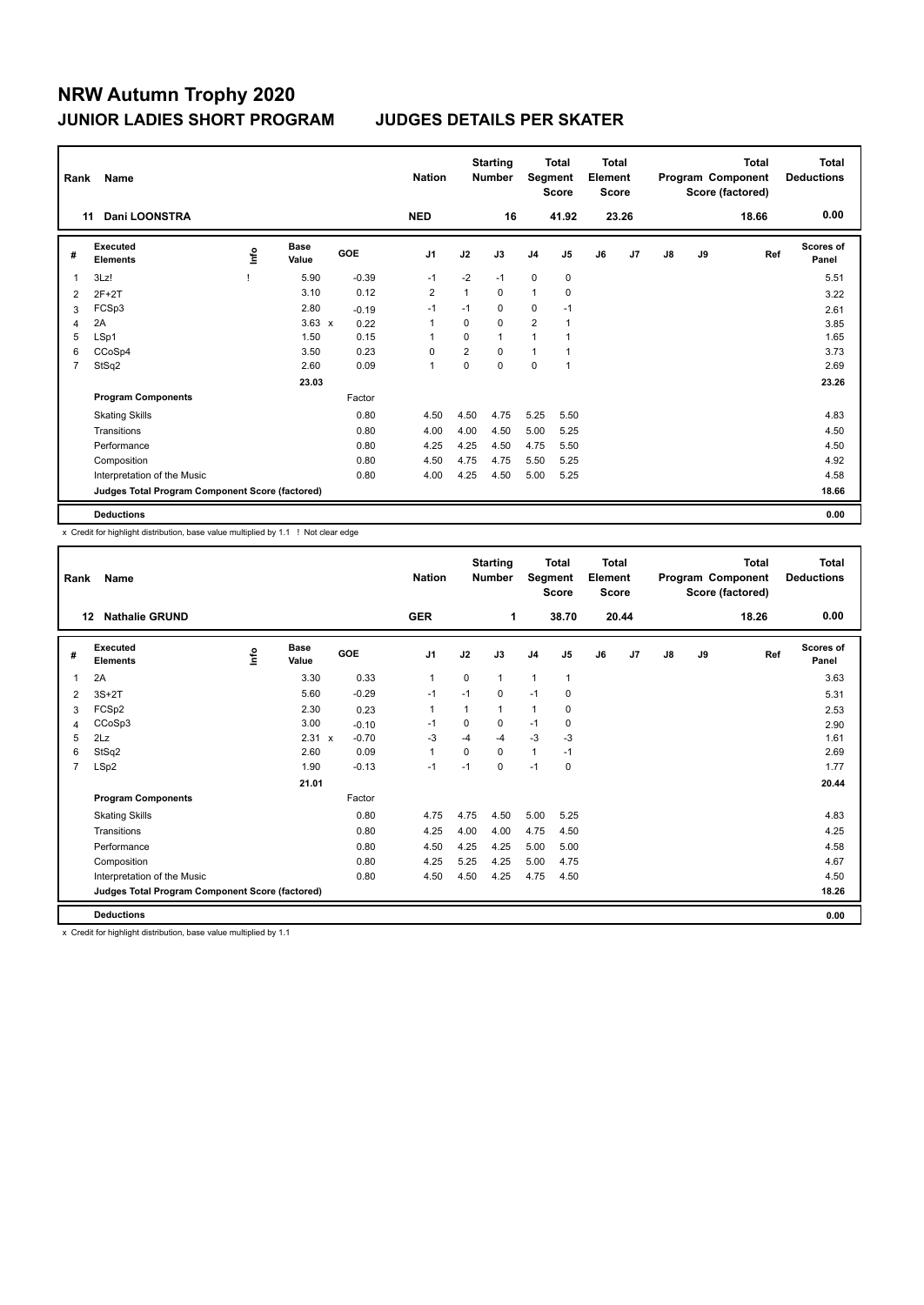| Rank | Name                                            |      |                      |            | <b>Nation</b>  |              | <b>Starting</b><br><b>Number</b> | Segment        | <b>Total</b><br><b>Score</b> | <b>Total</b><br>Element<br><b>Score</b> |                |               |    | Total<br>Program Component<br>Score (factored) | <b>Total</b><br><b>Deductions</b> |
|------|-------------------------------------------------|------|----------------------|------------|----------------|--------------|----------------------------------|----------------|------------------------------|-----------------------------------------|----------------|---------------|----|------------------------------------------------|-----------------------------------|
|      | <b>Hanna PFAFFENROT</b><br>13                   |      |                      |            | <b>GER</b>     |              | 9                                |                | 37.90                        |                                         | 20.70          |               |    | 18.20                                          | $-1.00$                           |
| #    | Executed<br><b>Elements</b>                     | ١nf٥ | <b>Base</b><br>Value | <b>GOE</b> | J <sub>1</sub> | J2           | J3                               | J <sub>4</sub> | J <sub>5</sub>               | J6                                      | J <sub>7</sub> | $\mathsf{J}8$ | J9 | Ref                                            | Scores of<br>Panel                |
| 1    | $3S+2T$                                         |      | 5.60                 | 0.00       | $\mathbf 0$    | $\Omega$     | $\mathbf{1}$                     | $\mathbf 0$    | $\mathbf 0$                  |                                         |                |               |    |                                                | 5.60                              |
| 2    | 2Lz                                             |      | 2.10                 | 0.21       | $\overline{1}$ | $\mathbf{1}$ | $\mathbf{1}$                     | 1              | 0                            |                                         |                |               |    |                                                | 2.31                              |
| 3    | FCS <sub>p2</sub>                               |      | 2.30                 | 0.00       | $-1$           | 1            | $\Omega$                         | 0              | 0                            |                                         |                |               |    |                                                | 2.30                              |
| 4    | 2Aq                                             | q    | $3.63 \times$        | $-1.65$    | $-5$           | $-5$         | $-5$                             | $-5$           | $-5$                         |                                         |                |               |    |                                                | 1.98                              |
| 5    | StSq2                                           |      | 2.60                 | 0.17       | $\overline{1}$ | $\mathbf 0$  | $\mathbf{1}$                     | 0              |                              |                                         |                |               |    |                                                | 2.77                              |
| 6    | CCoSp4                                          |      | 3.50                 | 0.47       | $\overline{1}$ | $\mathbf{1}$ | $\overline{2}$                   | $\overline{2}$ | $\mathbf{1}$                 |                                         |                |               |    |                                                | 3.97                              |
| 7    | LSp2                                            |      | 1.90                 | $-0.13$    | $-1$           | $-1$         | $\mathbf{1}$                     | 0              | $-1$                         |                                         |                |               |    |                                                | 1.77                              |
|      |                                                 |      | 21.63                |            |                |              |                                  |                |                              |                                         |                |               |    |                                                | 20.70                             |
|      | <b>Program Components</b>                       |      |                      | Factor     |                |              |                                  |                |                              |                                         |                |               |    |                                                |                                   |
|      | <b>Skating Skills</b>                           |      |                      | 0.80       | 4.50           | 4.50         | 4.75                             | 4.50           | 5.00                         |                                         |                |               |    |                                                | 4.58                              |
|      | Transitions                                     |      |                      | 0.80       | 4.25           | 4.25         | 4.50                             | 4.50           | 4.75                         |                                         |                |               |    |                                                | 4.42                              |
|      | Performance                                     |      |                      | 0.80       | 4.50           | 4.25         | 4.75                             | 4.50           | 5.25                         |                                         |                |               |    |                                                | 4.58                              |
|      | Composition                                     |      |                      | 0.80       | 4.25           | 4.50         | 4.75                             | 4.75           | 5.00                         |                                         |                |               |    |                                                | 4.67                              |
|      | Interpretation of the Music                     |      |                      | 0.80       | 4.50           | 4.25         | 4.75                             | 4.00           | 4.75                         |                                         |                |               |    |                                                | 4.50                              |
|      | Judges Total Program Component Score (factored) |      |                      |            |                |              |                                  |                |                              |                                         |                |               |    |                                                | 18.20                             |
|      | <b>Deductions</b>                               |      | Falls:               | $-1.00$    |                |              |                                  |                |                              |                                         |                |               |    |                                                | $-1.00$                           |

x Credit for highlight distribution, base value multiplied by 1.1 q Jump landed on the quarter

| Rank           | Name                                            |      |                      |         | <b>Nation</b>  |                | <b>Starting</b><br><b>Number</b> | Segment        | <b>Total</b><br><b>Score</b> | <b>Total</b><br>Element<br><b>Score</b> |       |    |    | <b>Total</b><br>Program Component<br>Score (factored) | <b>Total</b><br><b>Deductions</b> |
|----------------|-------------------------------------------------|------|----------------------|---------|----------------|----------------|----------------------------------|----------------|------------------------------|-----------------------------------------|-------|----|----|-------------------------------------------------------|-----------------------------------|
|                | <b>Fiona WIENS</b><br>14                        |      |                      |         | <b>GER</b>     |                | 3                                |                | 37.74                        |                                         | 19.40 |    |    | 18.34                                                 | 0.00                              |
| #              | Executed<br><b>Elements</b>                     | Life | <b>Base</b><br>Value | GOE     | J <sub>1</sub> | J2             | J3                               | J <sub>4</sub> | J5                           | J6                                      | J7    | J8 | J9 | Ref                                                   | Scores of<br>Panel                |
| 1              | $3Tq+2T$                                        | q    | 5.50                 | $-1.12$ | -3             | $-2$           | $-2$                             | $-4$           | $-3$                         |                                         |       |    |    |                                                       | 4.38                              |
| $\overline{2}$ | 2A                                              |      | 3.30                 | $-0.33$ | $-2$           | $-2$           | 0                                | $\mathbf{1}$   | $-1$                         |                                         |       |    |    |                                                       | 2.97                              |
| 3              | FCSp3                                           |      | 2.80                 | 0.28    | $\mathbf{1}$   | $\overline{2}$ | $\mathbf{1}$                     | $\mathbf{1}$   | 0                            |                                         |       |    |    |                                                       | 3.08                              |
| $\overline{4}$ | 2Lz                                             |      | $2.31 \times$        | 0.00    | 0              | $-1$           | $\Omega$                         | 0              | 0                            |                                         |       |    |    |                                                       | 2.31                              |
| 5              | CCoSp4                                          |      | 3.50                 | 0.47    | $\overline{1}$ | 3              | $\overline{2}$                   | $\overline{1}$ |                              |                                         |       |    |    |                                                       | 3.97                              |
| 6              | StSq2                                           |      | 2.60                 | 0.09    | $\mathbf{1}$   | $\Omega$       | $\Omega$                         | 0              | 1                            |                                         |       |    |    |                                                       | 2.69                              |
| $\overline{7}$ | LSp                                             |      | 0.00                 | 0.00    |                |                |                                  |                |                              |                                         |       |    |    |                                                       | 0.00                              |
|                |                                                 |      | 20.01                |         |                |                |                                  |                |                              |                                         |       |    |    |                                                       | 19.40                             |
|                | <b>Program Components</b>                       |      |                      | Factor  |                |                |                                  |                |                              |                                         |       |    |    |                                                       |                                   |
|                | <b>Skating Skills</b>                           |      |                      | 0.80    | 4.50           | 4.25           | 4.50                             | 4.75           | 5.00                         |                                         |       |    |    |                                                       | 4.58                              |
|                | Transitions                                     |      |                      | 0.80    | 4.25           | 4.00           | 4.25                             | 5.00           | 4.75                         |                                         |       |    |    |                                                       | 4.42                              |
|                | Performance                                     |      |                      | 0.80    | 4.75           | 4.25           | 4.50                             | 4.50           | 4.75                         |                                         |       |    |    |                                                       | 4.58                              |
|                | Composition                                     |      |                      | 0.80    | 4.50           | 4.75           | 4.50                             | 4.75           | 5.00                         |                                         |       |    |    |                                                       | 4.67                              |
|                | Interpretation of the Music                     |      |                      | 0.80    | 4.75           | 4.50           | 4.25                             | 5.00           | 4.75                         |                                         |       |    |    |                                                       | 4.67                              |
|                | Judges Total Program Component Score (factored) |      |                      |         |                |                |                                  |                |                              |                                         |       |    |    |                                                       | 18.34                             |
|                | <b>Deductions</b>                               |      |                      |         |                |                |                                  |                |                              |                                         |       |    |    |                                                       | 0.00                              |

x Credit for highlight distribution, base value multiplied by 1.1 q Jump landed on the quarter